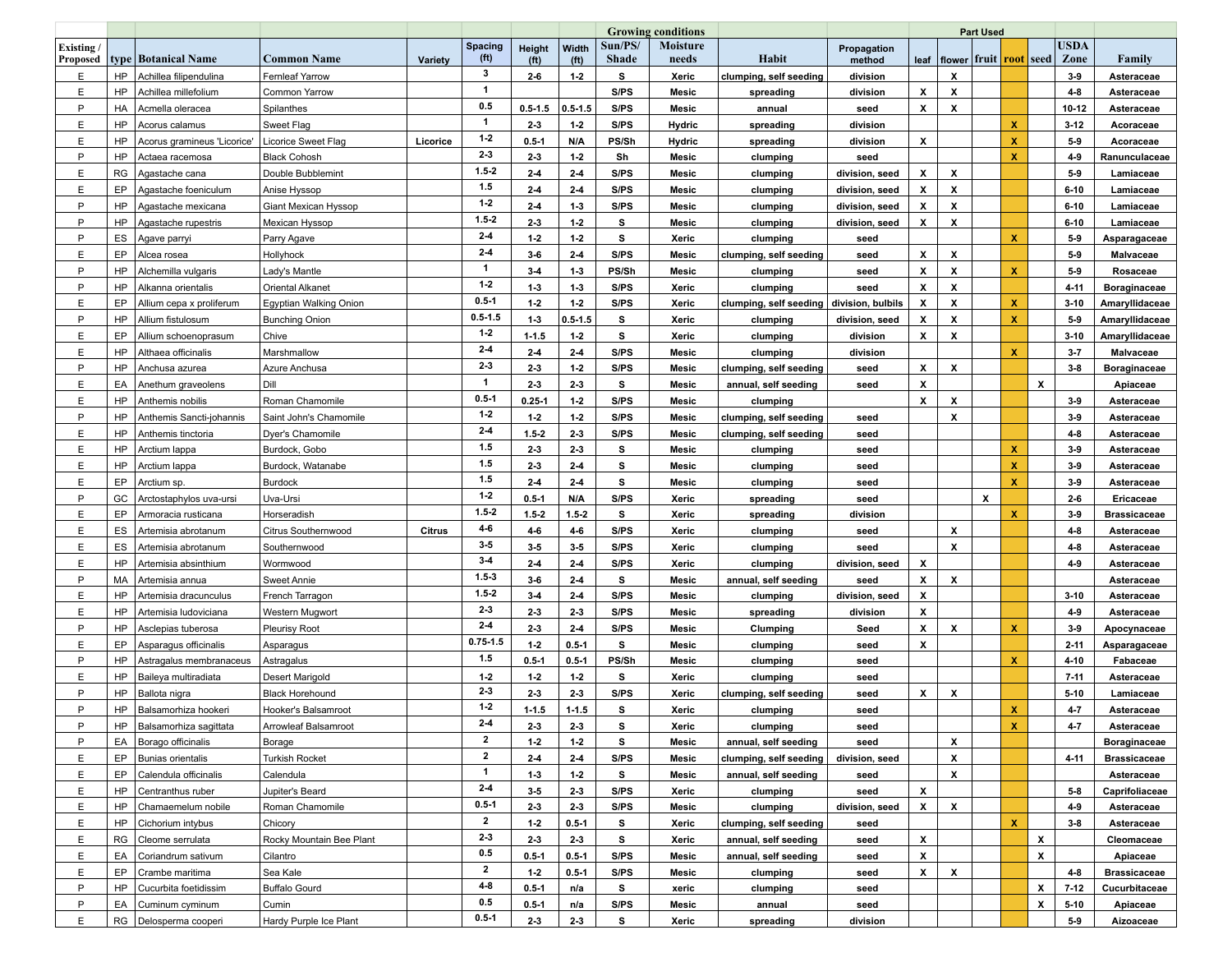|                       |           |                                                                    |                                |                    |                        |                             |                            |                         | <b>Growing conditions</b> |                        |                       | <b>Part Used</b>   |                           |  |              |   |                                                           |                     |
|-----------------------|-----------|--------------------------------------------------------------------|--------------------------------|--------------------|------------------------|-----------------------------|----------------------------|-------------------------|---------------------------|------------------------|-----------------------|--------------------|---------------------------|--|--------------|---|-----------------------------------------------------------|---------------------|
| Existing/<br>Proposed |           | type   Botanical Name                                              | <b>Common Name</b>             | Variety            | <b>Spacing</b><br>(ft) | Height<br>(f <sup>t</sup> ) | Width<br>(f <sup>t</sup> ) | Sun/PS/<br><b>Shade</b> | <b>Moisture</b><br>needs  | Habit                  | Propagation<br>method |                    |                           |  |              |   | <b>USDA</b><br>leaf   flower   fruit   root   seed   Zone | Family              |
| E.                    | <b>RG</b> | Delosperma nubigenum                                               | Hardy Yellow Ice Plant         |                    | $0.5 - 1$              | 0.5                         | 0.5                        | s                       | Xeric                     | spreading              | division              |                    |                           |  |              |   | $6-8$                                                     | Aizoaceae           |
| P                     | EP        | Diplotaxis erucoides                                               | Sylvetta                       |                    | $1-2$                  | $2 - 4$                     | $2 - 3$                    | S/PS                    | Xeric                     | clumping, self seeding | seed                  | x                  | x                         |  |              |   | $5 - 10$                                                  | <b>Brassicaceae</b> |
| E                     | HA        | Dracocephalum moldavicum   Moldavian balm                          |                                |                    | $1-2$                  | 1.2                         | $1-3$                      | S/PS                    | Mesic                     | Clumping               | Seed                  | x                  | X                         |  |              |   |                                                           | Lamiaceae           |
| P                     | HP        | Echinacea angustifolia                                             | Narrow-leaved coneflower       |                    | $2-3$                  | $2-3$                       | $2-4$                      | S/PS                    | Mesic                     | Clumping               | Seed                  | x                  | X                         |  | x            |   | $3-9$                                                     | Asteraceae          |
| E                     | HP        | Echinacea purpurea                                                 | <b>Purple Coneflower</b>       |                    | $2-3$                  | $2-3$                       | $2-3$                      | S/PS                    | Mesic                     | clumping               | division, seed        |                    |                           |  | x            |   | $4 - 12$                                                  | Asteraceae          |
| P                     | <b>HP</b> | Echinacea simulata                                                 |                                |                    | $1-3$                  | $2-3$                       | $2-3$                      | S/PS                    | Mesic                     | Clumping               | Seed                  | X                  | x                         |  | x            |   | $5-8$                                                     | Asteraceae          |
| P                     | ES        | Ephedra viridis                                                    | Green Ephedra                  |                    | $4 - 6$                | $1-2$                       | $1-2$                      | s                       | Xeric                     | clumping               | seed                  | X                  |                           |  |              |   | $6 - 12$                                                  | Ephedraceae         |
| E                     | RG        | Eriogonum umbellata                                                | Sulphur Buckwheat              |                    | $\mathbf{2}$           | $0.5 - 1.5$                 | $0.5 - 1.5$                | s                       | Xeric                     | clumping               | seed                  |                    |                           |  |              |   | $4 - 8$                                                   | Polygonaceae        |
| E                     | HP        | Eschscholzia californica                                           | California Poppy               |                    | $0.5 - 1$              | $0.5 - 1$                   | $0.5 - 1$                  | s                       | Xeric                     | clumping, self seeding | Seed                  |                    | х                         |  |              | X | $5-9$                                                     | Papaveraceae        |
| P                     | $\vee$    | Fallopia multiflora                                                | Ho-Shou-Wu (Fo-ti)             |                    | $3-5$                  | N/A                         | N/A                        | S/PS                    | Mesic                     | spreading              | seed                  |                    |                           |  | $\mathbf{x}$ |   | 6-9                                                       | Polygonaceae        |
| P                     | DS        | Fallugia paradoxa                                                  | Apache Plume                   |                    | $4-8$                  | 4-6                         | $4-6$                      | s                       | Xeric                     | clumping               | seed                  |                    |                           |  |              |   | $6 - 10$                                                  | Rosaceae            |
| P                     | HP        | Gaillardia sp.                                                     | <b>Blanket Flower</b>          |                    | $\mathbf{2}$           | $2-3$                       | n/a                        | s                       | Xeric                     | clumping, self seeding | seed                  |                    |                           |  |              |   | $3 - 10$                                                  | Asteraceae          |
| P                     | GC        | Galium odoratum                                                    | Sweet Woodruff                 |                    | $1-2$                  | $0.5 - 1$                   | N/A                        | PS/Sh                   | Mesic                     | spreading              | division              |                    | X                         |  |              |   | $4 - 8$                                                   | Rubiaceae           |
| P                     | <b>HP</b> | Galium verum                                                       | <b>Yellow Bedstraw</b>         |                    | $1-2$                  | $1-3$                       | $2-3$                      | PS/Sh                   | Mesic                     | spreading              | seed                  | x                  | X                         |  | $\mathbf{x}$ |   | $3-7$                                                     | Rubiaceae           |
| P                     | HP        | Gaura lindheimeri                                                  | Showy Gaura                    |                    | 4                      | $2 - 3$                     | n/a                        | s                       | Mesic                     | clumping               | seed                  |                    |                           |  |              |   | $6 - 10$                                                  | Onagraceae          |
| E                     | HP        | Glycyrrhiza glabra                                                 | Licorice                       |                    | $1 - 1.5$              | $1-2$                       | $1-2$                      | S/PS                    | Mesic                     | spreading              | division, seed        |                    |                           |  | x            |   | $7 - 10$                                                  | Fabaceae            |
| E                     | HP        | Glycyrrhiza uralensis                                              | Chinese Licorice               |                    | $1 - 1.5$              | $1-2$                       | $1-2$                      | S/PS                    | Mesic                     | spreading              | division, seed        |                    |                           |  | x            |   | $5 - 10$                                                  | Fabaceae            |
| E                     | <b>HP</b> | Helianthus maximilianii                                            | Maximilian Sunfower            |                    | $3-4$                  | $1-3$                       | $2-4$                      | S/PS                    | Xeric                     | clumping, self seeding | division, seed        | x                  | X                         |  |              |   | $4-9$                                                     | Asteraceae          |
| P                     | EP        | Helianthus tuberosus                                               | Sunchoke (Jerusalem Artichoke) |                    | $1-2$                  | $2-3$                       | $1-2$                      | S/PS                    | Xeric                     | spreading              | tuber                 |                    | $\boldsymbol{\mathsf{x}}$ |  | x            |   | $3 - 10$                                                  | Asteraceae          |
| E                     | HP        | Hemerocallis sp.                                                   | Daylily                        |                    | $1.5 - 3$              | $1-2$                       | $2-4$                      | s                       | Mesic                     | clumping               | division              |                    | X                         |  |              |   | $4-9$                                                     | Asphodelaceae       |
| E                     | <b>RG</b> | Hylotelephium spectabile                                           | Showy Stonecrop                |                    | $\mathbf{2}$           | $3-5$                       | 23                         | s                       | Mesic                     | clumping               | division              | x                  |                           |  |              |   | $3-9$                                                     | Crassulaceae        |
| E                     | HP        | Hyssopus officinalis                                               | Hyssop                         |                    | $2-3$                  | $1-2$                       | 23                         | S/PS                    | Mesic                     | clumping               | seed                  | X                  | X                         |  |              |   | $5 - 10$                                                  | Lamiaceae           |
| E                     | HP        | Inula helenium                                                     | Elecampane                     |                    | $1-2$                  | $2-3$                       | $3-4$                      | S/PS                    | Mesic                     | spreading              | division              |                    |                           |  |              |   | $5-8$                                                     | Asteraceae          |
| E                     | HP        | Iris germanica                                                     | Iris                           |                    | $1-2$                  | $2-4$                       | 23                         | s                       | Xeric                     | spreading              | division              |                    |                           |  |              |   | $3-9$                                                     | Iridaceae           |
| E                     | <b>HP</b> | avandula x intermedia.                                             | Dutch Lavender                 |                    | $2-3$                  | $2-3$                       | 23                         | s                       | Xeric                     | clumping               |                       |                    | x                         |  |              |   | $5-9$                                                     | Lamiaceae           |
| E                     | HP        | avandula x intermedia.                                             | Dutch Lavender                 | <b>Edelweiss</b>   | $2 - 3$                | 1.2                         | $1-2$                      | s                       | Xeric                     | clumping               | seed                  |                    | X                         |  |              |   | $5-9$                                                     | Lamiaceae           |
| E                     | <b>HP</b> | avandula x intermedia.                                             | Dutch Lavender                 | <b>Dutch Mill</b>  | $2 - 3$                | $2-3$                       | 23                         | s                       | Xeric                     | clumping               |                       |                    | X                         |  |              |   | $5-9$                                                     | Lamiaceae           |
| E                     | HP        | Lavandula x intermedia.                                            | Dutch Lavender                 | Provence           | 23                     | $2-3$                       | 23                         | s                       | Xeric                     | clumping               |                       |                    | X                         |  |              |   | $5-9$                                                     | Lamiaceae           |
| E                     | HP        | avandula x intermedia.                                             | Dutch Lavender                 | Super              | $2 - 3$                | $2-3$                       | 23                         | s                       | Xeric                     | clumping               |                       |                    | x                         |  |              |   | $5-9$                                                     | Lamiaceae           |
| E.                    | HP        | avandula x intermedia.                                             | Dutch Lavender                 | Twickle            | 23                     | $2-3$                       | $2-3$                      | s                       | Xeric                     | clumping               |                       |                    | X                         |  |              |   | $5-9$                                                     | Lamiaceae           |
| E                     | HP        | Lavandula angustifolia                                             | English Lavender               | <b>Melissa</b>     | 23                     | $1-2$                       | $1-2$                      | s                       | Xeric                     | clumping               | seed                  |                    | X                         |  |              |   | $5-9$                                                     | Lamiaceae           |
| E                     | HP        | Lavandula angustifolia                                             | English Lavender               | Delavande          | 23                     | 1.2                         | $1-2$                      | s                       | Xeric                     | clumping               | seed                  |                    | X                         |  |              |   | $5-9$                                                     | Lamiaceae           |
| E                     | HP        | avandula angustifolia                                              | English Lavender               | <b>Skylark</b>     | $2 - 3$                | $1-3$                       | $1-3$                      | s                       | Xeric                     | clumping               | seed                  |                    | X                         |  |              |   | $5-9$                                                     | Lamiaceae           |
| E                     | HP        | Lavandula angustifolia.                                            | English Lavender               |                    | $2-3$                  | $2 - 3$                     | $3-4$                      | s                       | Xeric                     | clumping               |                       |                    | X                         |  |              |   | $5-9$                                                     | Lamiaceae           |
| E                     | HP        | Lavandula angustifolia                                             | English Lavender               | <b>Mary Diana</b>  | $2 - 3$                | $2 - 3$                     | $3-4$                      | s                       | Xeric                     | clumping               |                       |                    | X                         |  |              |   | $5-9$                                                     | Lamiaceae           |
| E                     | HP        | Lavandula angustifolia                                             | English Lavender               | Premier            | $2-3$                  | $2-3$                       | $3-4$                      | s                       | Xeric                     | clumping               |                       |                    | X                         |  |              |   | $5-9$                                                     | Lamiaceae           |
| E                     | <b>HP</b> | avandula angustifolia.                                             | English Lavender               | Royal Purpl        | $2 - 3$                | $2-3$                       | $3-4$                      | S                       | Xeric                     | clumping               |                       |                    | X                         |  |              |   | $5-9$                                                     | Lamiaceae           |
| P                     | HP        | avandula x heterophylla                                            | Indoor Lavender                | <b>podwin Cree</b> | $2 - 3$                | $2 - 3$                     | $3-4$                      | s                       | Xeric                     | clumping               |                       |                    |                           |  |              |   | 8-9                                                       | Lamiaceae           |
| E                     | <b>HP</b> | eonurus cardiaca                                                   | Motherwort                     |                    | $2-3$                  | $3 - 6$                     | $1-3$                      | S/PS                    | Mesic                     | clumping, self seeding | division, seed        | x                  | X                         |  |              |   | $3-8$                                                     | Lamiaceae           |
| P                     | HA        | epidium peruvianum.                                                | Red Maca                       |                    | 0.5                    | $0.5 - 1.5$                 | $0.5 - 1.5$                | s                       | Xeric                     | annual                 | seed                  |                    |                           |  | x            |   |                                                           | <b>Brassicaceae</b> |
| Е                     | HP        | Leuzea carthamoides 'Lujza'   Maralroot                            |                                |                    | $1 - 2$                | $1-2$                       | $1-3$                      | S/PS                    | Mesic                     | clumping               | seed                  |                    |                           |  | x            |   | 2.7                                                       | Asteraceae          |
| E                     | EP        | Levisticum officinale                                              | Lovage                         |                    | $1.5 - 3$              | $3 - 4$                     | $3-4$                      | S/PS                    | Mesic                     | clumping               | division              | x                  |                           |  |              | X | $3-9$                                                     | Apiaceae            |
| P                     | HP        | Lomatium dissectum                                                 | Biscuitroot                    |                    | $2 - 3$                | $2 - 4$                     | $2-3$                      | S/PS                    | Mesic                     | clumping               | seed                  |                    |                           |  |              |   | $5 - 10$                                                  | Apiaceae            |
| P.                    | HP        | Malva sylvestris                                                   | <b>High Mallow</b>             |                    | $2-4$                  | $2 - 4$                     | $2-4$                      | S/PS                    | Mesic                     | clumping               | seed                  | X                  | X                         |  |              |   | $4 - 8$                                                   | Malvaceae           |
| E.                    | HP        | Marrubium vulgare                                                  | White Horehouned               |                    | $1.5 - 3$              | $1-2$                       | n/a                        | s                       | Xeric                     | clumping, self seeding | seed                  | $\pmb{\chi}$       | X                         |  |              |   | $4 - 10$                                                  | Lamiaceae           |
| E                     | EA        | Matricaria recutita                                                | Chamomile                      |                    | 0.5                    | $3-5$                       | $2 - 3$                    | S/PS                    |                           |                        |                       |                    | $\pmb{\times}$            |  |              |   | $3 - 10$                                                  | Asteraceae          |
| E.                    | HP        | Medicago sativa                                                    | Alfalfa                        |                    | $2-3$                  |                             | n/a                        | S/PS                    | Mesic                     | annual                 | seed                  | X                  |                           |  |              |   | $3 - 11$                                                  | Fabaceae            |
| E.                    | EP        |                                                                    | Lemon Balm                     |                    | 1                      | $1-2$<br>$1-2$              |                            | S/PS                    | Mesic                     | clumping               | seed                  | $\pmb{\mathsf{x}}$ | X                         |  |              |   | $4 - 8$                                                   |                     |
| P                     | HP        | Melissa officinalis<br>Melissa officinalis ssp. altissir Lime Balm |                                |                    | 1.2                    |                             | n/a                        |                         | Mesic                     | spreading              | division              |                    |                           |  |              |   |                                                           | Lamiaceae           |
|                       |           |                                                                    |                                |                    | 1                      | $1-2$                       | N/A                        | S/PS                    | Mesic                     | spreading              | division              | x                  | X                         |  |              |   | $6-9$                                                     | Lamiaceae           |
| E.                    | EP        | Mentha × piperita                                                  | Peppermint                     |                    | $\mathbf{1}$           | $0.5 - 1$                   | $4-8$                      | S/PS                    | Mesic                     | spreading              | division              | x                  | X                         |  |              |   | $4 - 10$                                                  | Lamiaceae           |
| E.                    | EP        | Mentha × piperita 'Swiss'                                          | Swiss Mint                     |                    | $1.5-3$                | $0.5 - 1$                   | $4 - 8$                    | S/PS                    | Mesic                     | spreading              | division              | X                  | X                         |  |              |   | $4 - 10$                                                  | Lamiaceae           |
| P                     | GC        | Mentha aquatica                                                    | Berries and Cream Mint         | ries and Cre       | $1.5-3$                | $1-2$                       | N/A                        | S/PS                    | Mesic                     | spreading              | division              | x                  | X                         |  |              |   | $6 - 10$                                                  | Lamiaceae           |
| P                     | GC        | Mentha aquatica 'Citrata'                                          | Orange Mint                    | Orange             |                        | $1-2$                       | N/A                        | S/PS                    | Mesic                     | spreading              | division              | x                  | X                         |  |              |   | $6 - 10$                                                  | Lamiaceae           |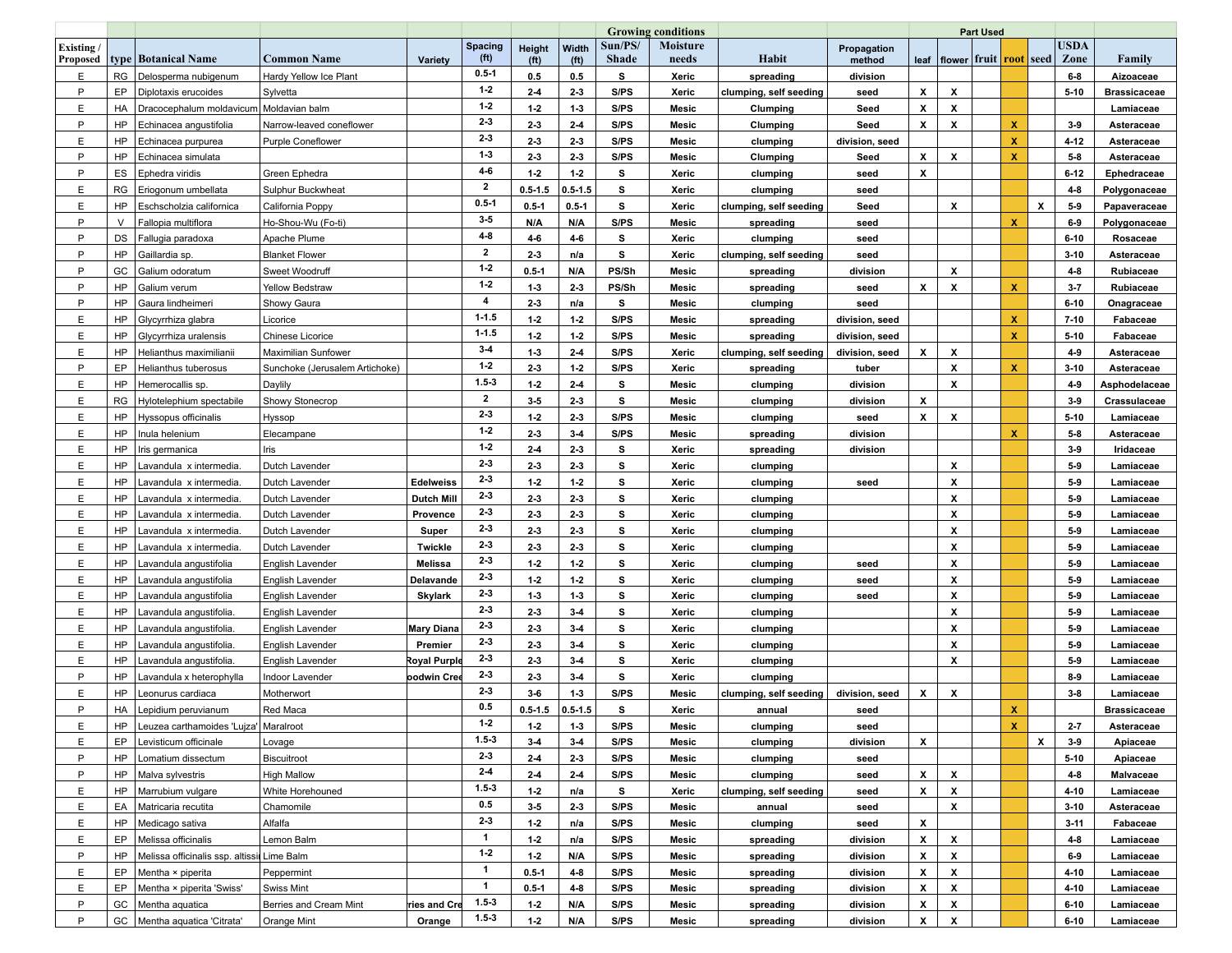|                       |           |                                             |                                 |                    |                        |                             |                            |                         | <b>Growing conditions</b> |                        |                       |                    | <b>Part Used</b>                            |  |                           |                           |                     |                      |
|-----------------------|-----------|---------------------------------------------|---------------------------------|--------------------|------------------------|-----------------------------|----------------------------|-------------------------|---------------------------|------------------------|-----------------------|--------------------|---------------------------------------------|--|---------------------------|---------------------------|---------------------|----------------------|
| Existing/<br>Proposed |           | type   Botanical Name                       | Common Name                     | Variety            | <b>Spacing</b><br>(ft) | Height<br>(f <sup>t</sup> ) | Width<br>(f <sup>t</sup> ) | Sun/PS/<br><b>Shade</b> | <b>Moisture</b><br>needs  | Habit                  | Propagation<br>method |                    | leaf  flower fruit  <mark>root</mark>  seed |  |                           |                           | <b>USDA</b><br>Zone | Family               |
| P                     | GC        | Mentha arvensis                             | <b>Banana Mint</b>              | <b>Banana</b>      | $1 - 2$                | $1-2$                       | N/A                        | S/PS                    | Mesic                     | spreading              | division              | X                  | x                                           |  |                           |                           | $6 - 10$            | Lamiaceae            |
| P                     | GC        | Mentha arvensis 'Variegata'                 | Ginger Mint                     | Ginger             | $1.5 - 3$              | $1-2$                       | N/A                        | S/PS                    | Mesic                     | spreading              | division              | x                  | x                                           |  |                           |                           | $6 - 10$            | Lamiaceae            |
| E                     | HP        | Mentha canadensis                           | Wild/Canadian Mint              |                    | $1-2$                  | $1-2$                       | N/A                        | S/PS                    | Mesic                     | spreading              |                       |                    | x                                           |  |                           |                           | 4-10                | Lamiaceae            |
| P                     | GC        | Mentha haplocalyx                           | Chinese mint                    |                    | $1-2$                  | $1-2$                       | N/A                        | S/PS                    | Mesic                     | spreading              | division              | X                  | X                                           |  |                           |                           | $7 - 10$            | Lamiaceae            |
| P                     | GC        | Mentha sp.                                  | Citrus Kitchen Mint             | itrus Kitche       | $1.5 - 3$              | $1-2$                       | N/A                        | S/PS                    | Mesic                     | spreading              | division              | х                  | X                                           |  |                           |                           | $6 - 10$            | Lamiaceae            |
| P                     | GC        | Mentha sp.                                  | <b>Cotton Candy Mint</b>        | <b>∶otton Cand</b> | $1.5 - 3$              | $1-2$                       | N/A                        | S/PS                    | Mesic                     | spreading              | division              | X                  | X                                           |  |                           |                           | $6 - 10$            | Lamiaceae            |
| E                     | EP        | Mentha spicata                              | Spearmint                       |                    | $\mathbf{1}$           | $3-5$                       | n/a                        | S/PS                    | Mesic                     | spreading              | division              | х                  | x                                           |  |                           |                           | $3 - 10$            | Lamiaceae            |
| P                     | GC        | Mentha x piperita                           | <b>Chocolate Mint</b>           | Chocolate          | $1.5 - 3$              | $1-2$                       | N/A                        | S/PS                    | Mesic                     | spreading              | division              | X                  | X                                           |  |                           |                           | $6 - 10$            | Lamiaceae            |
| P                     | HP        | Mirabilis longiflora                        | Long flowered Four O'clock      |                    | $2-4$                  | $1-3$                       | $2-4$                      | s                       | Xeric                     | clumping               | seed                  |                    |                                             |  |                           |                           | $5-8$               | Nyctaginaceae        |
| E                     | HP        | Mirabilis multiflora                        | Desert Four O'clock             |                    | $1-2$                  | $1-3$                       | $1-3$                      | s                       | Xeric                     | clumping               | seed                  |                    |                                             |  |                           |                           | $4 - 8$             | Nyctaginaceae        |
| P                     | HP        | Monarda citriodora                          | Lemon Bee Balm                  |                    | $1-3$                  | $2-4$                       | N/A                        | S/PS                    | Mesic                     | spreading              | division              | X                  | X                                           |  |                           |                           | $3 - 10$            | Lamiaceae            |
| Ε                     | HP        | Monarda didyma                              | <b>Red Bergamot</b>             | Red                | $1 - 3$                | $2 - 4$                     | N/A                        | S/PS                    | Mesic                     | spreading              | division              | X                  | X                                           |  |                           |                           | 4-9                 | Lamiaceae            |
| E                     | EP        | Monarda fistulosa                           | Bee Balm                        |                    | $2-4$                  | $3 - 4$                     | $1-2$                      | S/PS                    | Mesic                     | spreading              | division              | X                  | x                                           |  |                           |                           | $3 - 10$            | Lamiaceae            |
| E                     | EP        | Monarda fistulosa                           | Bee Balm, Wild Bergamot         |                    | $1-3$                  | $3-5$                       | n/a                        | S/PS                    | Mesic                     | spreading              |                       | X                  | X                                           |  |                           |                           | $3 - 10$            | Lamiaceae            |
| P                     | HP        | Monarda fistulosa                           | Bee Balm, Mixed                 |                    | $2-4$                  | $2-4$                       | N/A                        | S/PS                    | Mesic                     | spreading              | division              | X                  | X                                           |  |                           |                           | $3 - 10$            | Lamiaceae            |
| P                     | HP        | Monarda fistulosa                           | Bergamot, Sweet leaf            |                    | $1-3$                  | $2 - 4$                     | N/A                        | S/PS                    | Mesic                     | spreading              | division              | X                  | X                                           |  |                           |                           | $3 - 10$            | Lamiaceae            |
| E                     | HP        | Monarda punctata                            | Spotted Bee Balm                |                    | $1.5 - 3$              | $2-4$                       | $2-4$                      | S/PS                    | Mesic                     | clumping               | division, seed        | X                  | x                                           |  |                           |                           | $4-9$               | Lamiaceae            |
| P                     | DS        | Monardella odoratissima                     | Oregano de la Sierra            |                    | $1-2$                  | $0.5 - 1$                   | $1-2$                      | S/PS                    | Mesic                     | clumping, self seeding | seed                  | X                  | X                                           |  |                           |                           | $5 - 10$            | Lamiaceae            |
| P                     | HP        | Mvrrhis odorata                             | <b>Sweet Cicely</b>             |                    | $2-3$                  | $2-3$                       | 23                         | S/PS                    | Mesic                     | clumping               | seed                  |                    | X                                           |  |                           |                           | $4 - 8$             | Apiaceae             |
| E                     | <b>HP</b> | Nepeta cataria                              | Catnip                          | Lemon              | $\mathbf{2}$           | $0.5 - 1$                   | $0.5 - 1$                  | S/PS                    | Mesic                     | clumping, self seeding | division, seed        | X                  |                                             |  |                           |                           | $3-9$               | Lamiaceae            |
| E                     | HP        | Nepeta racemosa                             | Catmint                         |                    | 3                      | $0.5 - 1$                   | $0.5 - 1$                  | S/PS                    | Xeric                     | clumping               | division, seed        | X                  | X                                           |  |                           |                           | $3-9$               | Lamiaceae            |
| P                     | MA        | Nicotiana rustica                           | Hopi Tobacco                    |                    | $2-3$                  | $1-5$                       | $1-3$                      | S/PS                    | Mesic                     | clumping, self seeding | seed                  | X                  |                                             |  |                           |                           | $7 - 10$            | Solanaceae           |
| P                     | МA        | Ocimum africanum                            | Temperate Tulsi                 |                    | $\mathbf{1}$           | $1-2$                       | 12-31                      | S/PS                    | Mesic                     | clumping               | seed                  | X                  | X                                           |  |                           |                           | $8 - 10$            | Lamiaceae            |
| E.                    | EA        | Ocimum basilicum                            | Basil                           |                    | 0.5                    | $0.5 - 1$                   | n/a                        | s                       | Mesic                     | annual                 | seed                  | x                  | X                                           |  |                           |                           | 10-12               | Lamiaceae            |
| E                     | EA        | Ocimum tenuiflorum                          | Tulsi / Holy Basil              |                    | 0.5                    | $1 - 1.5$                   | $1 - 1.5$                  | s                       | Mesic                     | annual                 | seed                  | X                  | X                                           |  |                           |                           | 10-12               | Lamiaceae            |
| P                     | EA        | Ocimum tenuiflorum                          | Tulsi / Holy Basil              | Rama               | 1                      | $1 - 1.5$                   | $1 - 1.5$                  | s                       | Mesic                     | annual                 |                       | x                  | X                                           |  |                           |                           | 10-12               | Lamiaceae            |
| P                     | MA        | Ocimum tenuiflorum                          | Tulsi Holy Basi                 | Amrita             | 0.5                    | $1-2$                       | 12-31                      | S/PS                    | Mesic                     | clumping               | seed                  | X                  | X                                           |  |                           |                           | $10 - 12$           | Lamiaceae            |
| P                     | HP        | Oenothera biennis                           | <b>Evening Primrose</b>         |                    | $1-3$                  | $2-6$                       | $1-3$                      | S/PS                    | Mesic                     | clumping               | seed                  | X                  | x                                           |  |                           | X                         | $4-9$               | Onagraceae           |
| E                     | GC        | Oenothera speciosa                          | <b>Mexican Evening Primrose</b> |                    | $1-2$                  | $1 - 1.5$                   | $1 - 1.5$                  | S/PS                    | Xeric                     | spreading              | division, seed        |                    |                                             |  |                           |                           | 4-9                 | Lamiaceae            |
| E                     | GC        | Origanum 'Kaliteri'                         | Kaliteri Oregano                | Kaliteri           | $1.5 - 3$              | $1-2$                       | $1-2$                      | S/PS                    | Xeric                     | clumping               | seed, division        |                    | X                                           |  |                           |                           | $6 - 10$            | Lamiaceae            |
| E                     | EA        | Origanum majorana                           | Sweet Marjoram                  |                    | $1 - 1.5$              | $1-2$                       | $2-4$                      | s                       | Xeric                     | annual (P-Z8-10)       | division              | X                  |                                             |  |                           |                           | $8 - 11$            | Lamiaceae            |
| E                     | EP        | Origanum vulgare                            | Oregano                         |                    | $1 - 1.5$              | $2-4$                       | $1-3$                      | s                       | Xeric                     | clumping, self seeding | division              | X                  |                                             |  |                           |                           | $4 - 10$            | Lamiaceae            |
| P                     | HP        | Papaver orientale                           | Oriental Poppy                  |                    | 1.5                    | $2-4$                       | $1-3$                      | S/PS                    | Mesic                     | clumping               | division, seed        |                    | X                                           |  |                           | $\boldsymbol{\mathsf{x}}$ | $3 - 7$             | Papaveraceae         |
| E.                    | HP        | Penstemon palmerii                          | Palmer's Penstemon              |                    | $\mathbf{2}$           | $1-2$                       | $1-2$                      | s                       | Xeric                     | clumping, self seeding | seed                  |                    |                                             |  |                           |                           | 4-9                 | Plantaginaceae       |
| E                     | HP        | Penstemon psuedospectabili Desert Penstemon |                                 |                    | $\mathbf{2}$           | $1-2$                       | $1-2$                      | s                       | Xeric                     | clumping               | seed                  |                    |                                             |  |                           |                           | $5-9$               | Plantaginaceae       |
| E                     | HP        | Penstemon strictus                          | Rocky Mountain Penstemon        |                    | $\overline{1}$         | $0.5 - 1$                   | $0.5 - 1$                  | s                       | Xeric                     | clumping               | seed                  |                    |                                             |  |                           |                           | $3 - 8$             | Plantaginaceae       |
| E                     | EA        | Petroselinum crispum                        | Parsley                         |                    | 1                      | $1-2$                       | $1-2$                      | S/PS                    | Mesic                     | biennial               | seed                  | X                  |                                             |  |                           |                           |                     | Apiaceae             |
| P                     | EA        | Pimpinella anisum                           | Anise                           |                    | 0.5                    | $2-4$                       | $3-5$                      | S/PS                    | Mesic                     | annual                 | seed                  |                    |                                             |  |                           | X                         |                     | Apiaceae             |
| P                     | <b>HP</b> | Podophyllum peltatum                        | American Mayapple               |                    | $1-2$                  | $1-2$                       | $1-3$                      | PS/Sh                   | hydric                    | spreading              | seed                  |                    |                                             |  |                           |                           | $3-9$               | <b>Berberidaceae</b> |
| P                     | GC        | Pycnanthemum pilosum                        | <b>Mountain Mint</b>            |                    | $2-3$                  | $1-3$                       | $1-3$                      | S/PS                    | Mesic                     | spreading              | seed, division        |                    | x                                           |  |                           |                           | $4-8$               | Lamiaceae            |
| Ε                     | EP        | Rheum rhabarum                              | Rhubarb                         |                    | 2-4                    | $1-3$                       | $1-2$                      | S/PS                    | Mesic                     | clumping               | division              | X                  |                                             |  |                           |                           | $6 - 10$            | Polygonaceae         |
| E                     | EP        | Rosmarinus officinalis                      | Rosemary                        |                    | $3-4$                  | $2-3$                       | $2-4$                      | s                       | Xeric                     | clumping               | seed                  | $\pmb{\chi}$       |                                             |  |                           |                           | $6 - 10$            | Lamiaceae            |
| E                     | EP        | Rumex acetosa                               | Sorrel                          |                    | $1-2$                  | $1 - 1.5$                   | $1 - 1.5$                  | S/PS                    | Mesic                     | clumping               | division              | $\pmb{\mathsf{x}}$ |                                             |  |                           |                           | 4-9                 | Polygonaceae         |
| P                     | HP        | Sagittaria latifolia                        | Common Arrowhead                |                    | $1-2$                  | $1 - 4$                     | $1-2$                      | S/PS                    | hydric                    | spreading              | division, seed        |                    |                                             |  | $\boldsymbol{\mathsf{x}}$ |                           | $5 - 10$            | Alismataceae         |
| P                     | HP        | Salvia apiana                               | White Sage                      |                    | $2-3$                  | $2-3$                       | $2-3$                      | S/PS                    | Xeric                     | clumping               |                       | $\pmb{\chi}$       | x                                           |  |                           |                           | $7-12$              | Lamiaceae            |
| P                     | HP        | Salvia dorrii                               |                                 |                    | $1 - 3$                |                             | $1 - 3$                    | S/PS                    |                           |                        | seed                  |                    |                                             |  |                           |                           |                     |                      |
| P                     | <b>HP</b> |                                             | Desert Sage                     |                    | $2-4$                  | $1-3$                       |                            |                         | Xeric                     | clumping               | seed                  | X                  | X                                           |  |                           |                           | $5-9$<br>$4-8$      | Lamiaceae            |
| E.                    | HP        | Salvia glutinosa                            | Jupiter's Distaff Sage          |                    | $2 - 3$                | $2 - 4$                     | $2-3$                      | PS/Sh                   | Mesic                     | clumping               | seed                  | X                  | x                                           |  |                           |                           | $6 - 10$            | Lamiaceae            |
|                       |           | Salvia greggii                              | Cherry Chief Sage               | Cherry Chief       | $1-3$                  | $2 - 3$                     | $2-3$                      | S/PS                    | Mesic                     | clumping               | seed                  |                    |                                             |  |                           |                           |                     | Lamiaceae            |
| P                     | HP        | Salvia hians                                | Kashmir Sage                    |                    | $2 - 3$                | $1-3$                       | $1 - 3$                    | S/PS                    | Mesic                     | clumping               | division, seed        | x                  | x                                           |  |                           |                           | $5-9$               | Lamiaceae            |
| E                     | HP        | Salvia nemorosa                             | Woodland Sage                   |                    | $2-4$                  | $0.5 - 1$                   | $1 - 1.5$                  | S/PS                    | Xeric                     | clumping               | division              |                    | x                                           |  |                           |                           | $3-8$               | Lamiaceae            |
| E.                    | EP        | Salvia officinalis                          | Sage                            |                    | $1-2$                  | $1-2$                       | $1-2$                      | s                       | Xeric                     | clumping               | seed                  | X                  | x                                           |  |                           |                           | $5-9$               | Lamiaceae            |
| E.                    | HP        | Salvia pratensis                            | Meadow Sage                     |                    | $1 - 3$                | $1 - 1.5$                   | $1 - 1.5$                  | S/PS                    | Mesic                     | clumping               | division, seed        |                    | X                                           |  |                           |                           | $3-9$               | Lamiaceae            |
| P                     |           | ES Santolina chamaecyparissus Santolina     |                                 |                    |                        | $1.5 - 3$                   | $1-2$                      | S/PS                    | Xeric                     | clumping               | seed                  | X                  |                                             |  |                           |                           | $6 - 10$            | Asteraceae           |